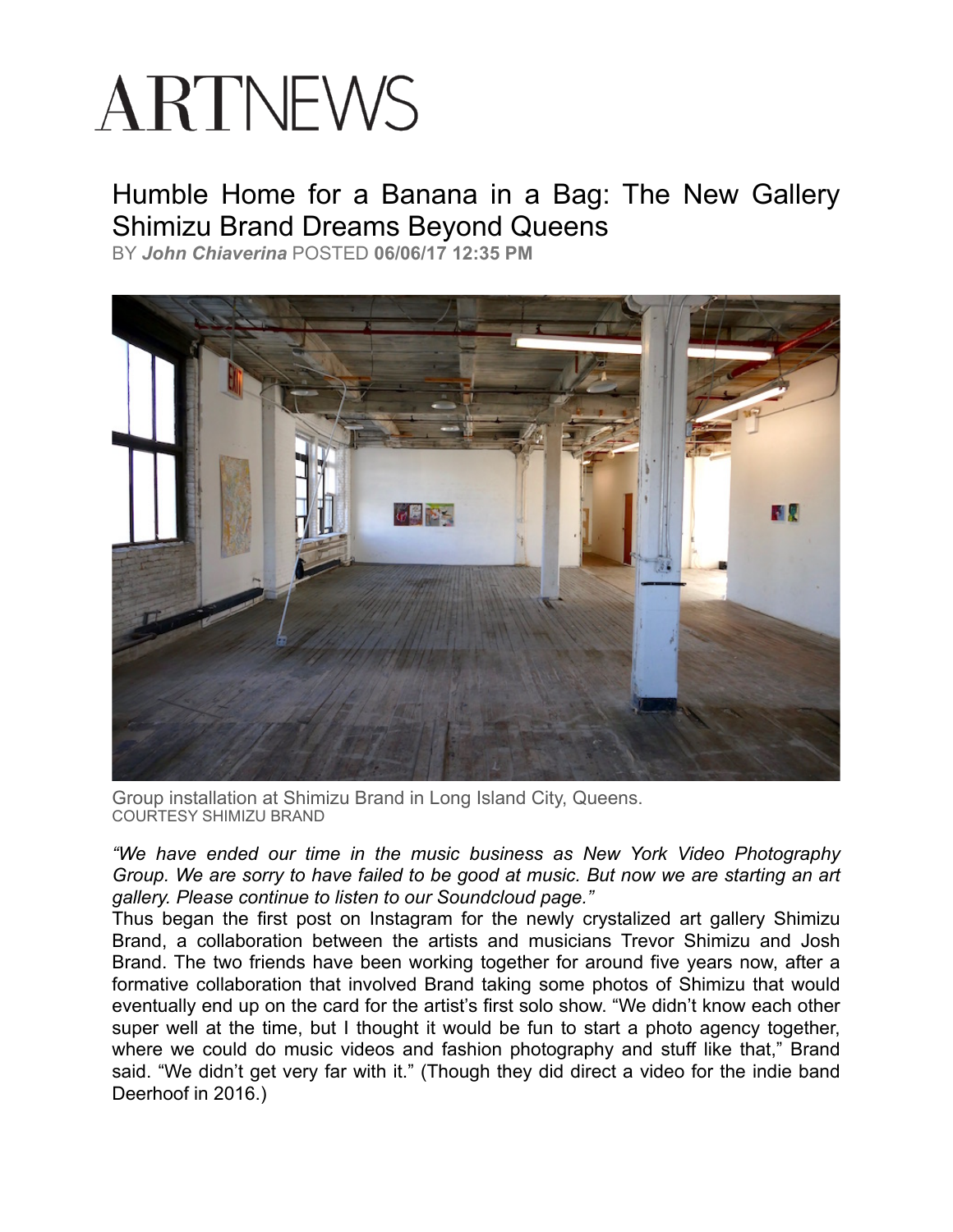Shimizu and Brand dubbed themselves New York Video Photography Group, a name that stuck around even when they changed their focus from documentation to music. The artists "tried to start a band and started a Soundcloud page," Shimizu said. "No one liked it." On a trip to Japan, Brand once left some CDs on a record store's doorstep, hoping to be discovered—but no dice. The NYVPG name has also graced a record label—they released a collaboration between Shimizu and the musician Cass McCombs from 2003. "Our last recording was just keyboard and drums, and I added some spoken word, computer voice," Shimizu said. "Josh never replied to my email about it, so that was pretty much the end of our group."

Both artists have their own distinguished individual practices—Shimizu's paintings were included in a larger 2014 Whitney Biennial piece by Gaylen Gerber, while a series of Brand's photograms were included in the 2010 Biennial—but Shimizu Brand is the duo's latest collaborative pivot. They share a space in Long Island City, Queens—Shimizu first rented the studio around a decade ago with the artist Josh Kline, and Brand has been there now for around three years—that has so far shown a total of two exhibitions: an April solo show by the painter Eric Palgon and a more recent, more involved series of four concurrent shows featuring a long list of artists including Kline, Sascha Braunig, Jessica Friedman, and Rafael Delacruz. Both were only up for one night. The Palgon show was originally supposed to be confined to one area outside the duo's studio, but a last-minute change in the layout of the warehouse—multiple walls were broken down, allowing for more unclaimed room—allowed it to expand. "So he did kind of a giant, serious painting show," Brand said.



Chris Milic's *Giorgio Doesn't Know*. COURTESY SHIMIZU BRAND